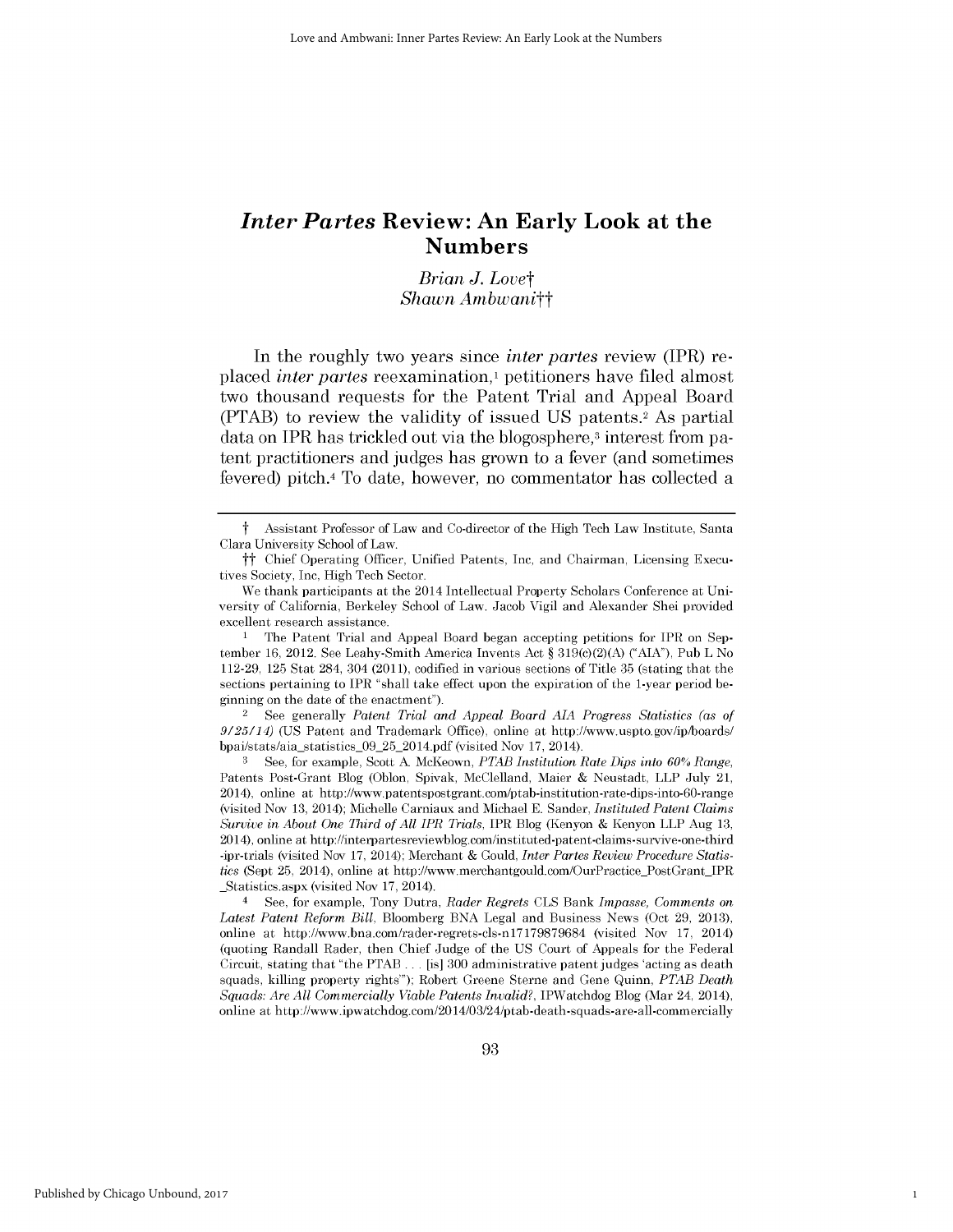## *The University of Chicago Law Review Dialogue* 94 **[81:93**

comprehensive set of statistics on IPR. Moreover, what little data currently exists focuses on overall institution and invalidation rates—data that, alone, gives us little idea whether IPR is thus far accomplishing its original goal of serving as an efficient alternative to defending patent suits filed in federal court, particularly those initiated **by** nonpracticing entities (NPEs).5

This Essay aims to **fill** both gaps **by** reporting the findings of an empirical study tracking the outcome of IPRs and their **im**pact on co-pending litigation. As described in greater detail below, we find that:

- The PTAB grants—or "institutes"—IPR petitions for at least one challenged claim 84 percent of the time;
- Among instituted IPRs, *all* challenged claims are instituted 74 percent of the time;
- Among IPRs that reach a final decision on the merits, *all* instituted claims are invalidated or disclaimed more than **77** percent of the time;
- IPRs challenging NPE-owned patents are more likely to be instituted and, on average, are instituted for a larger share of challenged claims, but these claims are invalidated at a lower rate;
- Litigation proceeding in parallel with an instituted IPR is stayed about **82** percent of the time.

Though it is too early to draw sweeping conclusions from these statistics, they suggest that IPR promises to be considerably more

<sup>-</sup>viable-patents-invalid (visited Nov **17,** 2014) ("Ultimately, if the PTAB continues on this path, the raison d'etre of the Patent Office and the entire patent system will be called into question.").

**<sup>5</sup>** America Invents Act, HR Rep No **112-98,** 112th Cong, 1st Sess, 48 (2011), reprinted in 2011 **USCCAN 67, 78** (referring to the postgrant review proceedings created **by** the **AIA** as "quick and cost effective alternatives to litigation"). See also Alston **&** Bird, LLP, Inter Partes *Review-One Year Later \*1* (Sept **17, 2013),** online at http://www .alston.com/files/publication/ba36e481-8956-4318-a846-bl547e87b773/presentation/ publicationattachment/651faleb-2994-427d-863e-b9275e537113/13-691-inter-partes

<sup>-</sup>review-one-year-laterpdf.pdf (visited Nov **17,** 2014), quoting Patent Reform Act of **2011, S 23,** 112th Cong, 1st Sess, in **157** Cong Rec **S 1326** (daily ed Mar **7, 2011)** ("IPR was designed to be a cost-effective alternative to litigation. In fact, its legislative history states that the IPR process 'will allow invalid patents that were mistakenly issued **by** the **USPTO** to be fixed early in their **life,** before they disrupt an entire industry or result in expensive litigation."); *Review of Recent Judicial Decisions on Patent Law, Hearing before the Subcommittee on Intellectual Property, Competition, and the Internet of the Committee of the Judiciary, House of Representatives,* 112th Cong, 1st Sess **10** (2011) (statement of Dan L. Burk, Chancellor's Professor of Law, University of California, Irvine) ("As you are aware, Mr. Chairman, much of the push toward patent reform legislation has been driven **by** the activity of 'non-practicing entities' or NPEs, whom some have dubbed 'patent trolls.").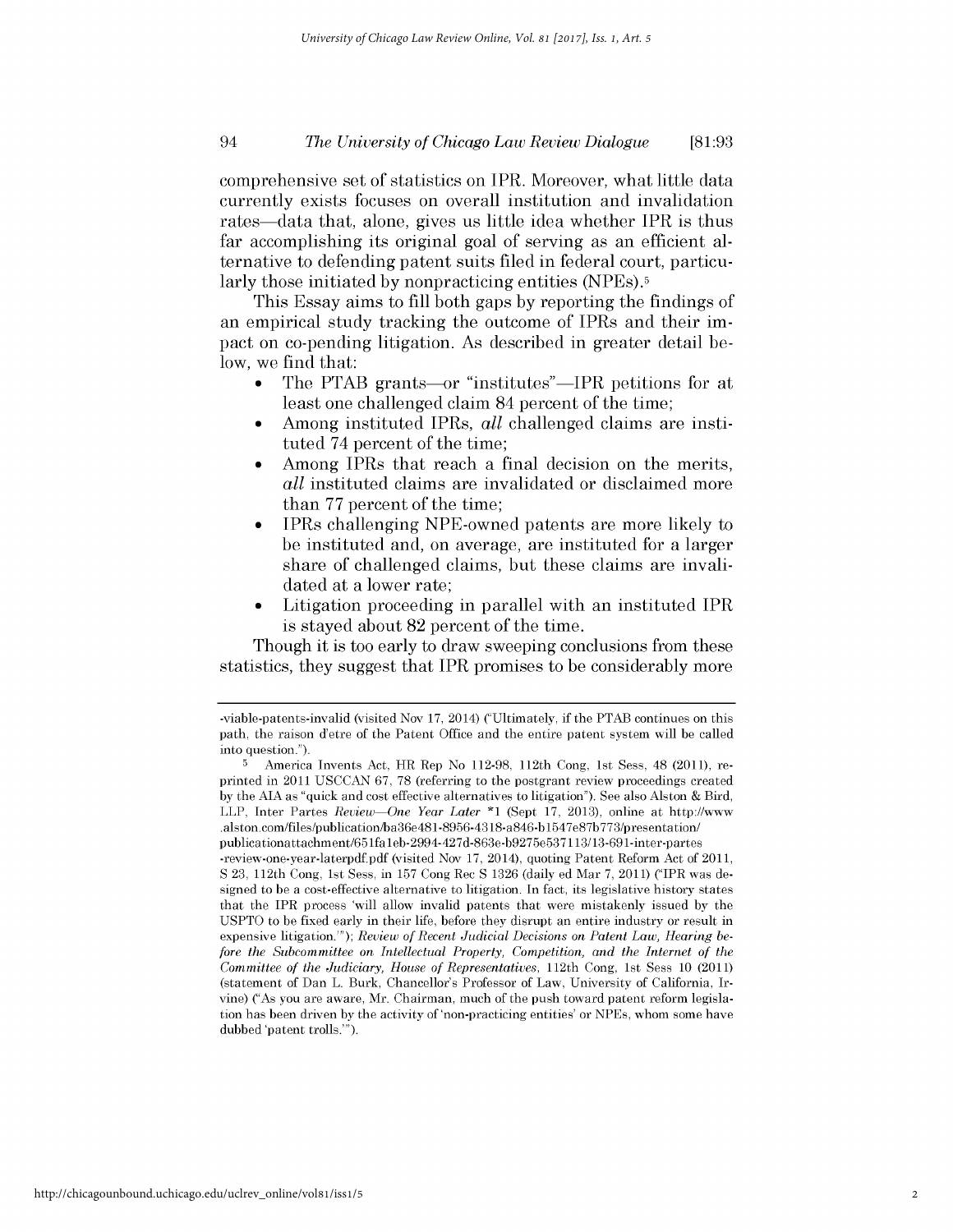#### 2014] Inter Partes *Review 95*

potent than *inter partes* reexamination and, moreover, to have a substantial impact on co-pending patent litigation, particularly suits filed **by** NPEs.

#### **I. BACKGROUND**

Prior to the America Invents Act<sup>6</sup> (AIA), parties could administratively challenge issued patents at the **US** Patent and Trademark Office **(USPTO)** via one of two forms of reexamination: **(1)** *ex parte* reexamination, which proceeded essentially as an extension of the patent's original *ex parte* examination; or (2) *inter partes* reexamination, which allowed the challenger to take an adversarial role in the process in exchange for a waiver of its ability to re-argue validity later in court. <sup>7</sup>

Though originally developed to serve as a cost-effective alternative to full-blown litigation,<sup>8</sup> reexaminations rarely realized that goal. Rather, reexamination developed a well-deserved reputation for lengthy delays, a lack of decisive results, and a permissiveness for claim amendments that led some in the patent bar to view reexamination more as a vehicle for patentees to strengthen their patent rights post hoc than as a tool for possible infringers to quickly and cheaply eliminate invalid claims without resorting to litigation.<sup>9</sup>

**9** *Inter partes* reexamination took **3** years on average, after which challenged patents survived **69** percent of the time, generally with new claims added. Commissioner for Patents, Inter Parte *Reexamination Filing Data* **\*1 (US** Patent and Trademark Office Nov 22, 2013), online at http://www.uspto.gov/patents/stats/inter\_parte\_historical\_stats roll upEOY2013.pdf (visited Nov **17,** 2014) ("PTO IPX Data"). As a result, many patent lawyers viewed reexamination as more likely to strengthen a patent than to weaken **it.** See, for example, Kyle **J.** Trout and Thomas **C.** Stuart, *Managing Risk in the Age of the Patent Troll (Part 2),* 20 Westlaw **J** Intell Prop **1, 3** (Feb **19,** 2014) ("[R]e-examination proves to be a double-edged sword that [often] necessitates taking a license on less favorable terms against **.** . **.** strengthened reissued claims."). As evidence, consider that many litigation-minded patentees voluntarily subject their patents to *ex parte* reexamination. See, for example, Changes to Implement the Supplemental Examination Provisions of the Leahy-Smith America Invents Act and to Revise Reexamination Fees; Final Rule, **77** Fed Reg 48828, 48847 (2012), amending **37** CFR Part **1** ("[T]he Office estimates

**<sup>6</sup>** Leahy-Smith America Invents Act, Pub L No **112-29, 125** Stat 284 (2011), codified in various sections of Title **35.**

**<sup>7</sup>** See, for example, RatnerPrestia, *Guide to Re-examination and Post Grant Review of U.S. Patents:* Ex Parte *versus* Inter Partes *Review* **(2013),** online at http://www.rppostgrant.com/ComparisonCharts/index.html (visited Nov **17,** 2014) (highlighting the similarities and differences between *exparte and inter partes* reexamination).

**<sup>8</sup>** See HR **1907,** 106th Cong, 1st Sess, in 145 Cong Rec **19278** (Aug **3, 1999)** (statement of Representative Dana Rohrabacher) ("This title was an attempt **...** to further encourage potential litigants to use the PTO as a [sic] avenue to resolve patentability issues without expanding the process into one resembling courtroom proceedings.").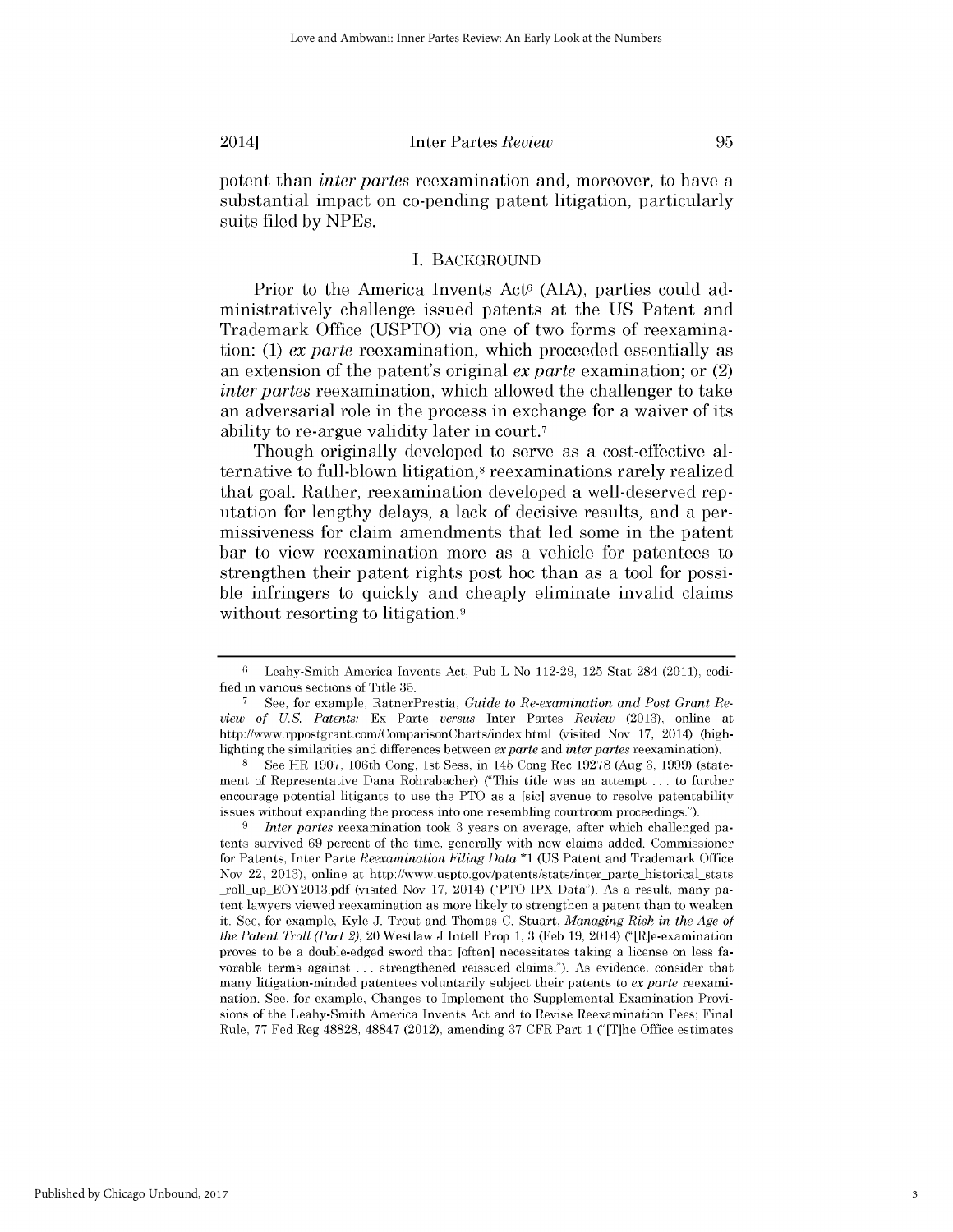#### **96** *The University of Chicago Law Review Dialogue* **[81:93**

Spurred **by** (at least a perception of) widespread litigation abuse, Congress passed the **AIA** in **2011.10** Among other changes, the **AIA** replaced the existing regime of *inter partes* reexamination with a modified and renamed *inter partes* review.<sup>11</sup> The new legislation raised the bar for granting requests to review a patent but advantaged accepted petitions **by** both mandating a shorter time to completion and allowing the reviews to take place before the PTAB in the first instance, rather than on appeal.12 These modifications, legislators hoped, would transform *inter partes* administrative patent challenges into the cheap, efficient litigation alternative that *inter partes* reexamination never proved to be.13

#### **II. STUDY DESIGN**

To test the extent to which Congress has thus far achieved its goals with IPR, we collected a variety of data for every petition for IPR filed between September **16,** 2012-the effective date of the statutory provision creating IPR—and March 31, 2014.14 During this period, challengers filed a total of **979** petitions.15 As shown in Table **1,** this tally is roughly half the total

**11 AIA** *§* **6, 125** Stat at **299-305** (setting forth procedures for IPR).

12 See, for example, Justin **A** Hendrix and Robert F. Shaffer, *Post Grant Proceedings of the AIA Provide New Opportunities and Require Reconsideration of Old Patent Litigation Strategies* **\*2-3** (Medical Device June **15,** 2012), online at http://www.finnegan.com/ resources/articles/articlesdetail.aspx?news=598696f7-7eba-4fcb-83b8-2369caa91dd3 (visited Nov **17,** 2014) (describing the similarities and differences between IPR and *inter partes* reexamination).

**<sup>13</sup>**See generally *2013 Patent Troll Abuse Hearing* (cited in note **10).**

14 Because institution decisions are generally issued close to six months after petitions are filed, as seen in Table **3,** this study window includes the vast majority of IPRs that received at least a preliminary ruling on their merits **by** the end of September 2014. Moreover, all data presented in this Essay is current as of September **30,** 2014.

**<sup>15</sup>**To identify IPRs and access the docket for each, we used Docket Navigator, http://www.docketnavigator.com. In all, **987** petitions for IPR were filed during our study window, but we excluded eight petitions that challenged design (rather than utility) patents. For an explanation of the difference between design patents and utility patents,

that it receives approximately **110 . ..** requests for *exparte* reexamination filed **by** patent owners annually.").

**<sup>10</sup> AIA, 125** Stat at 284. For more on the motivations behind passage of the **AIA,** particularly the modification to administrative review, see, for example, *Protecting Small Businesses and Promoting Innovation by Limiting Patent Troll Abuse, Hearing on S 23 before the US Senate Judiciary Committee,* 113th Cong, 1st Sess **\*3-6, 8 (2013) ("2013** Patent Troll Abuse Hearing") (testimony of **Q.** Todd Dickinson, Executive Director of the American Intellectual Property Law Association), online at http://ipwatchdog.com/ blog/dickinson-senate-testimony- **12- 17-2013.pdf** (visited Oct **25,** 2014) (recounting the debate leading up to the **AIA** and referring to "the assertion of allegedly invalid or overbroad patents" as "the very abuse for which **AIA** post-grant procedures were created").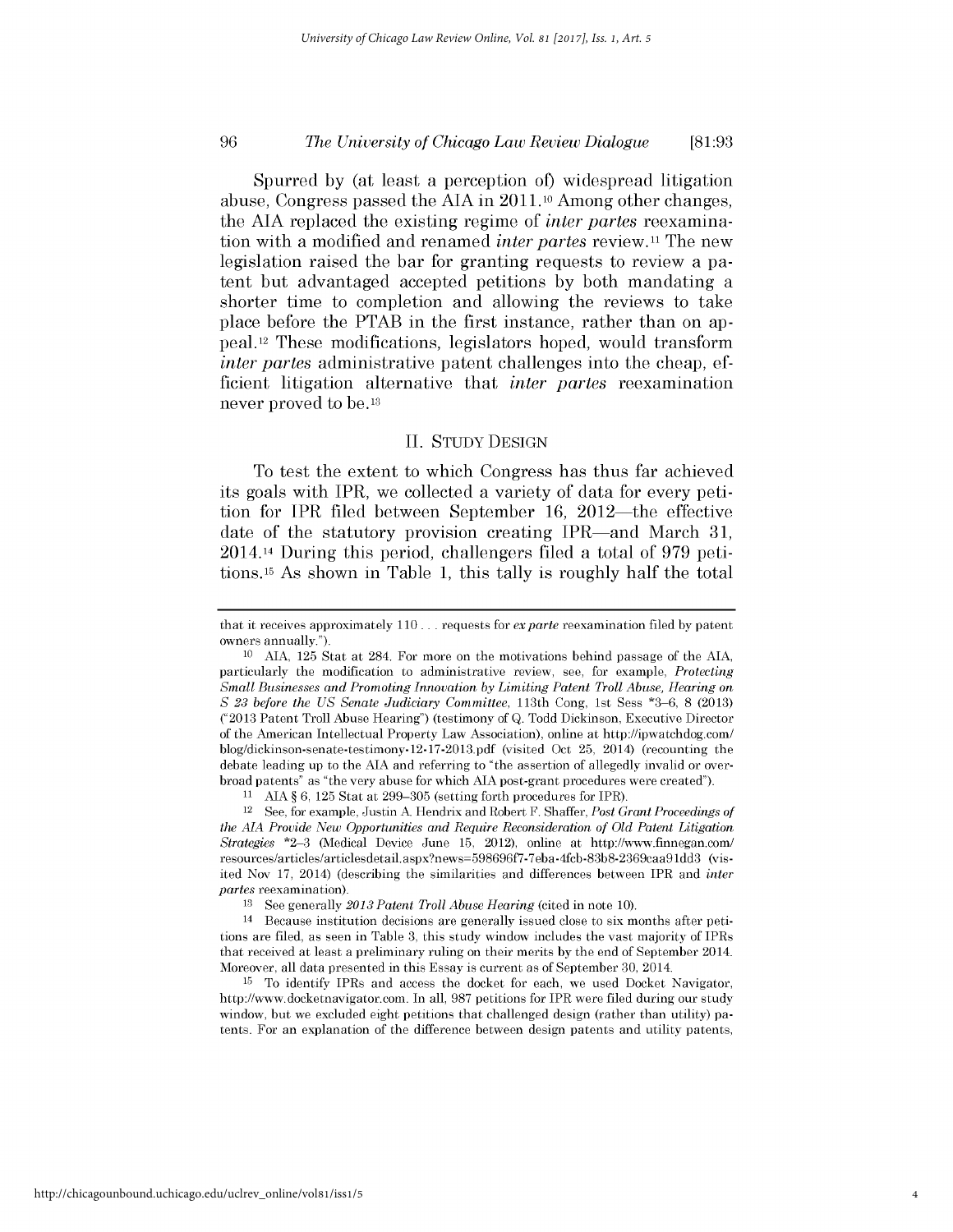number of requests for *inter partes* reexamination filed over the course of the thirteen years prior.16 As of September **30,** 2014, the PTAB had received a total of 1,841 petitions for IPR, making the rate of IPR six times that of *inter partes* reexamination.17

TABLE **1. QUANTITY** OF **FILINGS AS** OF SEPTEMBER **30,** 2014

|                   | <i>Inter Partes</i><br>Reexaminations | <i>Inter Partes</i><br>Review |
|-------------------|---------------------------------------|-------------------------------|
| Total             | 1.919                                 | 1.841                         |
| Average per month | 12.5                                  | 75 1                          |

For each IPR examined in the study, we collected several pieces of information about the petition, the patent, and the parties involved. First, we determined whether the PTAB decided to grant, or "institute," the IPR petition.18 We also determined whether the IPR was still pending or had terminated.19 **If** the IPR had terminated, we noted how and when it terminated. As shown in Table 2, of the **979** petitions that fall within our study window, over 40 percent are still pending before the PTAB. However, less than 1 percent of these petitions are still awaiting an institution decision, which confirms that our study window contains the lion's share of petitions that have, to date, received substantial attention from the PTAB.

see **US** Patent and Trademark Office, *Design Patent Application Guide,* online at http://www.uspto.gov/patents/resources/types/designapp.jsp#differ (visited Oct **29,** 2014) **("[A]** utility patent protects the way an article is used and works, while a design patent protects the way an article looks.") (quotation marks and citation omitted).

*<sup>16</sup>PTO IPX Data* at \*2 (cited in note **9)** (showing that **1,919** petitions for *inter partes* reexamination were filed between November **29, 1999,** and September **11,** 2012).

**<sup>17</sup>**See Docket Navigator (cited in note **15).**

**<sup>18</sup> AIA § 6, 125** Stat at **300** (setting "a reasonable likelihood that the petitioner would prevail with respect to at least **1** of the claims challenged in the petition" as the standard for the institution of IPR).

**<sup>19</sup>**An IPR can terminate in one of four ways: settlement, a decision not to institute the petition, a final written decision from the PTAB, or a request for adverse judgment from the patentee.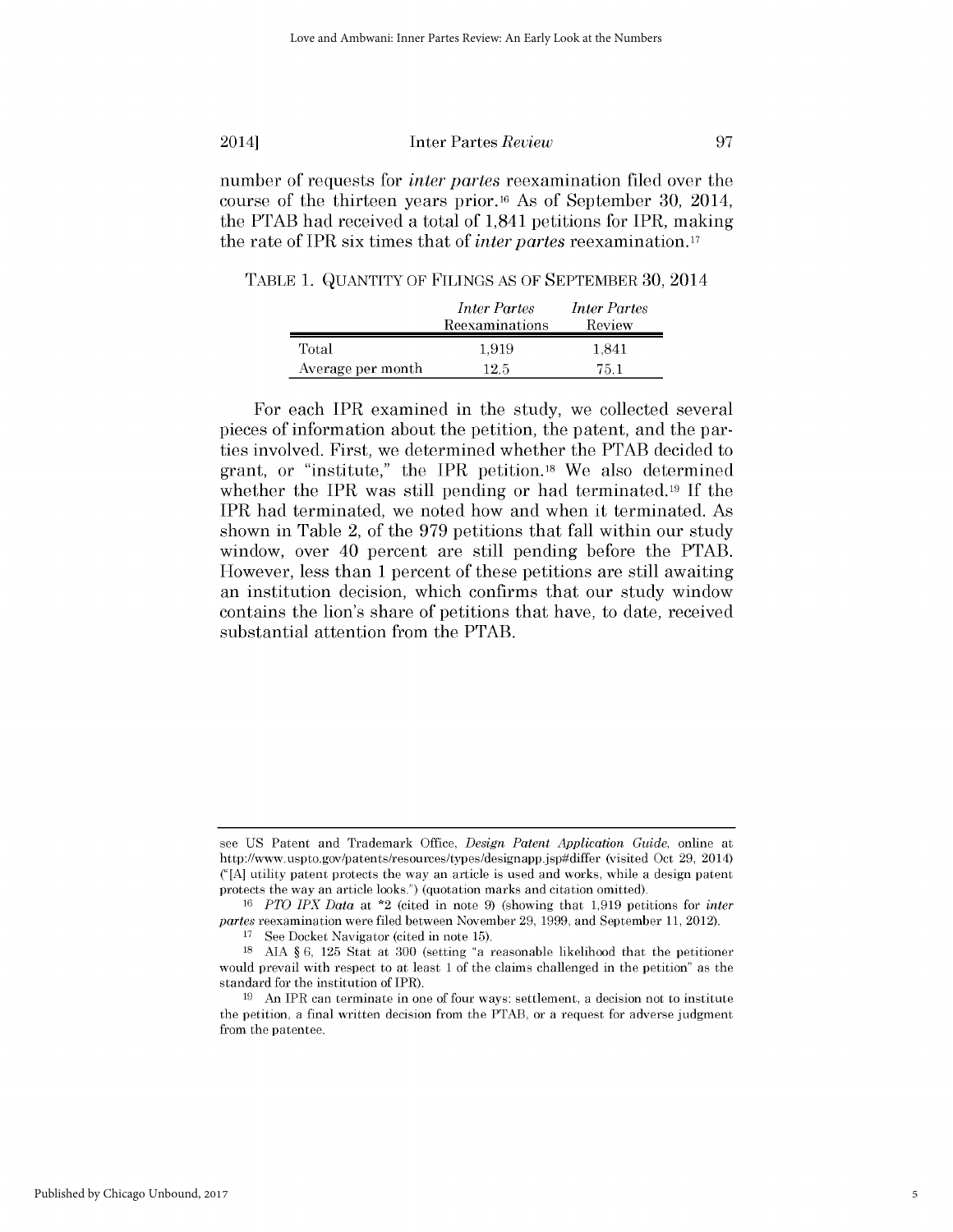## **98 [81:93** *The University of Chicago Law Review Dialogue*

| Pending                                                   | 413 (42.2%) |
|-----------------------------------------------------------|-------------|
| No institution decision yet                               | 4           |
| Instituted                                                | 409         |
|                                                           |             |
| Terminated                                                | 566 (57.8%) |
| Not Instituted                                            | 191         |
| On the merits                                             | 132         |
| Untimely or duplicative <sup>20</sup>                     | 59          |
| Settled                                                   | 215         |
| After institution                                         | 128         |
| Before institution                                        | 87          |
| Final written decision or<br>request for adverse judgment | 160         |

TABLE 2. IPRS BY **OUTCOME** TYPE

Next, we determined whether the respondent in the IPR was an **NPE.21** Finally, we classified each challenged patent **by** technology22 and determined whether it had ever been asserted in court.23 When we found co-pending litigation between the IPR petitioner and respondent, we checked to see whether a motion

**<sup>23</sup>**We determined whether co-pending litigation existed **by** searching Lex Machina, https://lexmachina.com, for each challenged patent's number.

<sup>20</sup>**A** party seeking IPR of a patent asserted against it in court must, **by** statute, file a petition within one year of being sued. **35 USC** *§* **315(b). If** a party fails to seek IPR within that one-year window, its petition will be denied as untimely. The PTAB also may deny a petition without reaching its merits on the grounds that it is substantially duplicative of an earlier-filed petition. **35 USC** *§* **325(d).**

<sup>21</sup> NPEs-patent owners that do not commercialize the patent technology and thus do not "practice" their patent rights-can take many forms, including for-profit firms engaged in patent monetization, individuals, and universities. See, for example, John R. Allison, Mark **A.** Lemley, and Joshua Walker, *Extreme Value or Trolls on Top? The Characteristics of the Most-Litigated Patents,* **158 U** Pa L Rev **1, 10-11 (2009)** (introducing a taxonomy of NPEs that includes—in addition to "patent assertion entities" universities, preproduct startups, and IP-holding subsidiaries of product-producing parent companies). To classify patentees, we combined information obtained from public records (namely, court and **SEC** filings), the patentees' own websites, and business directories available from third parties like Hoover's and Bloomberg.

<sup>22</sup> We categorized patents as falling into one of the following categories: high-tech, bio-pharma, other chemical, medical device, other mechanical, and other miscellaneous. See Brian **J.** Love, *An Empirical Study of Patent Litigation Timing: Could a Patent Term Reduction Decimate Trolls without Harming Innovators?,* **161 U** Pa L Rev **1309, 1329 (2013)** (describing broad definitions for "software," "high-tech," "medical device," "pharmaceutical," and "biotechnology" patents). To make the most of limited data, we have consolidated these six classifications into four: high-tech; bio-pharma and chemical; medical device and mechanical; and other.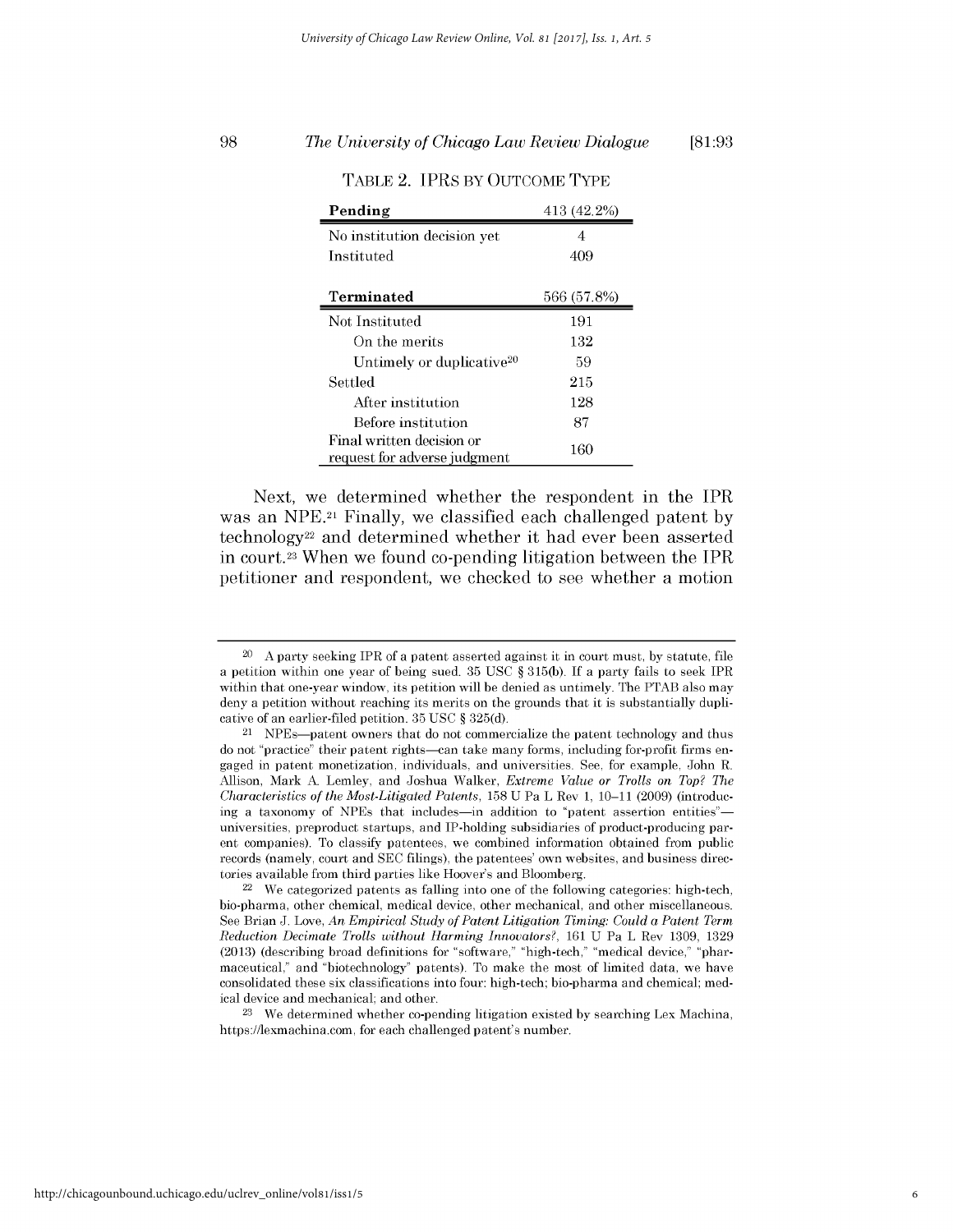to stay had been filed in the suit and, **if** so, when it was filed and whether it was **successful.24**

### III. **FINDINGS**

In this Part, we provide statistics on various aspects of IPR, including the duration of review, institution rates, claim-validity decisions, and its impact on co-pending litigation. On the whole, what we find suggests that IPR is considerably more powerful than *inter partes* reexamination and, accordingly, more likely to serve its intended purpose as an alternative to full-blown litigation.25

First, we find that IPRs have thus far concluded within a relatively short period of time. As shown in Table **3,** among all terminated IPRs, the average time to termination was roughly nine months. Among just those IPRs that reached a final determination, the average pendency was roughly fifteen months-a duration still considerably shorter than the thirty-six-month average pendency of *inter partes* reexamination.26 IPR settlements, on average, occurred after seven months, and decisions not to institute came, on average, a little under six months after the petition was filed.

| All Terminated IPRs <sup>27</sup>                         | 270 |
|-----------------------------------------------------------|-----|
| Not instituted                                            | 169 |
| Settled                                                   | 221 |
| Final written decision or<br>request for adverse judgment | 456 |

Next, among IPRs with an institution decision, we find that petitioners have thus far been quite successful in convincing the PTAB that challenged patents deserve scrutiny. As shown in Table 4, among IPRs for which an institution decision was made on the petition's merits, the PTAB exercised its discretion to institute review of at least one petitioned claim 84 percent of the time. Though this is lower than the historical rate of acceptance for *inter partes* reexamination-93 percent-it is nonetheless

<sup>24</sup>We collected data on motions to stay **by** reviewing the docket sheet available on Lex Machina for each co-pending suit.

**<sup>25</sup> A** direct comparison of statistics for IPR and *inter partes* reexamination is included in Appendix B.

**<sup>26</sup>**See *PTO IPXData* at **\*1** (cited in note **9).**

**<sup>27</sup>**Excluding IPRs not instituted as untimely or duplicative.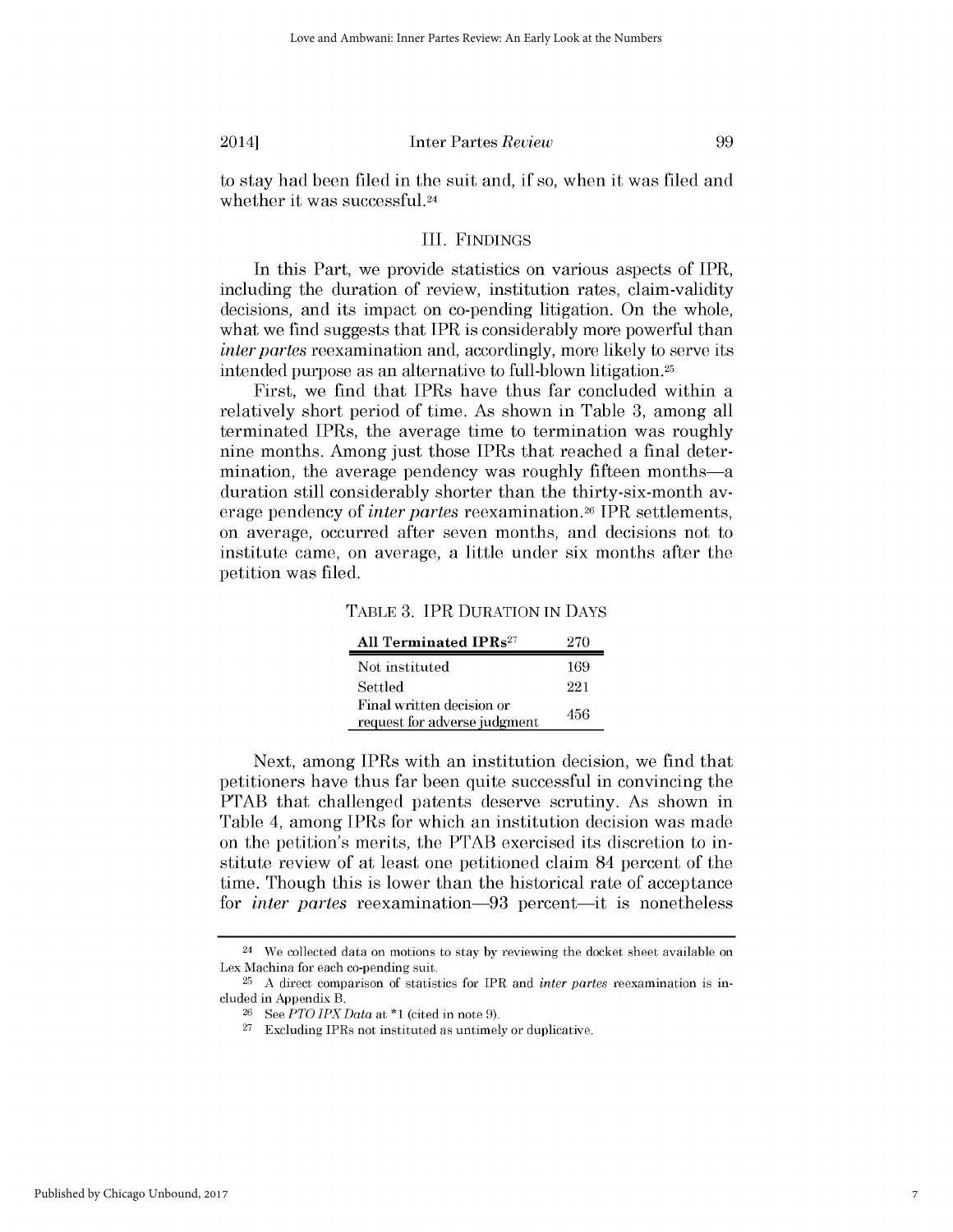#### **<sup>100</sup>** *The University of Chicago Law Review Dialogue* **[81:93**

unexpectedly close.28 In fact, 22 of the **132** IPRs that were not instituted following a decision on the merits were petitions to review patents for which another IPR was instituted. Taking this fact into account, less than 14 percent of petitions both sought to challenge a unique patent and were not instituted.

In addition, when PTAB panels have decided to institute IPR, they have generally concluded that review is warranted for all claims challenged in the petition. Among instituted IPRs, the PTAB instituted review of all challenged claims 74 percent of the time and, overall, instituted review of more than **88** percent of all challenged claims.

Moreover, as shown in Table **5,** despite the fact that almost two-thirds of IPRs have challenged a patent covering a computer- or telecommunications-related invention, institution rates have been quite consistent across technologies. Appendix **A** includes more data broken down **by** technology classification.

|  | TABLE 4. INSTITUTION RATES |  |
|--|----------------------------|--|
|--|----------------------------|--|

| <b>Petitions with an</b><br><b>Institution Decision</b>                          | 82329 |
|----------------------------------------------------------------------------------|-------|
| Percent of IPRs with at least<br>1 claim instituted                              | 84.0% |
| Percent of IPRs with at least<br>1 claim of a <i>unique</i> patent<br>instituted | 86.3% |
| <b>Instituted IPRs</b>                                                           | 691   |
| Percent of IPRs with all                                                         |       |
| challenged claims instituted                                                     | 74.0% |

**<sup>28</sup>See** *PTO IPX Data at* **\*1** (cited in note **9)** (reporting that **93** percent of requests *for inter partes* reexamination were granted **by** the PTO's central reexamination unit); Sterne and Quinn, *PTAB Death Squads* (cited in note 4):

<sup>[</sup>N]o one could have predicted **...** how broadly and rapidly the new challenges to the patentability of issued **U.S.** patents would become the standard defense tactic in **U.S.** patent litigation in all areas of technology.

Approximately **80%** of the claims challenged in petitions are instituted for trial on at least one proposed ground of unpatentability.

**<sup>29</sup>**In six IPRs, the patentee requested an adverse judgment that was granted prior to an institution decision.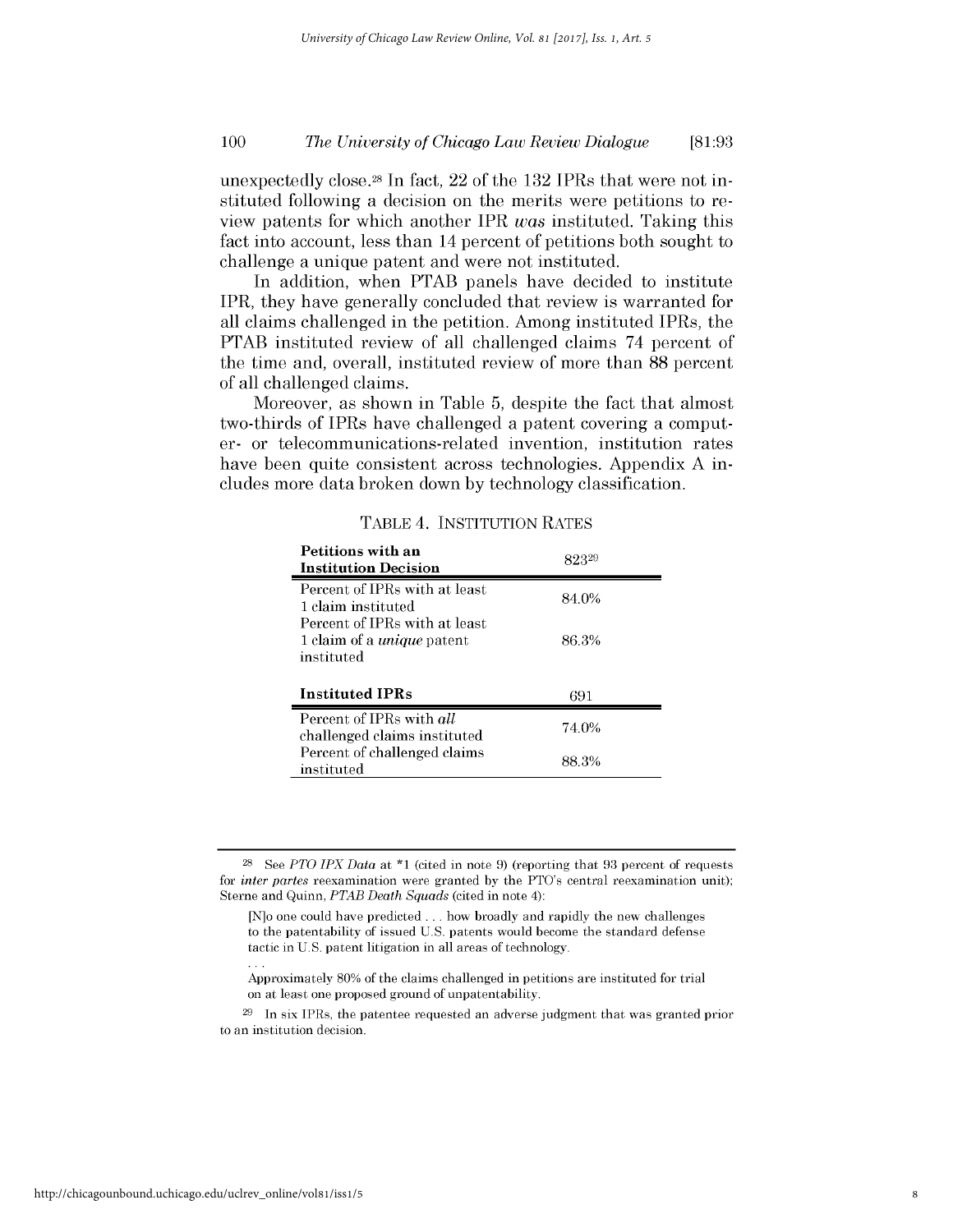|                                                             | High-Tech   | Bio/Pharma/<br>Chem | Med Device/<br>Mech |
|-------------------------------------------------------------|-------------|---------------------|---------------------|
| All Petitions <sup>30</sup>                                 | 657 (67.1%) | $111(11.3\%)$       | 178 (18.2%)         |
| Petitions with an<br>institution decision                   | 551         | 95                  | 149                 |
| IPRs with at least 1<br>claim instituted                    | 83.8%       | 83.2%               | 82.6%               |
| <b>Instituted IPRs</b>                                      | 462         | 79                  | 123                 |
| Percent of IPRs with all<br>challenged claims<br>instituted | 73.4%       | 74.7%               | 75.6%               |
| Percent of challenged<br>claims instituted                  | 86.5%       | 90.2%               | 92.9%               |

### TABLE **5. INSTITUTION** RATES BY **TECHNOLOGY CLASSIFICATION**

Narrowing our focus further to IPRs with a decision on claim validity, we find that petitioners have also been quite successful before the PTAB on the merits of their challenges. As shown in Table **6,** among instituted IPRs with a final decision on the merits, the PTAB eliminated all *instituted* claims almost **<sup>78</sup>** percent of the time. Among the same group, the PTAB eliminated all claims *challenged* in the petition **65** percent of the time, giving petitioners a complete victory almost two-thirds of the time that they pursued their IPRs to a final decision.

Unlike acceptance rates, which are similar for both IPR and *inter partes* reexamination, the rate at which petitioners have succeeded on the merits of their petitions is markedly different: *inter partes* reexaminations ended in complete victory for the petitioner just **31** percent of the time, less than half as often as for IPR. In addition, over **60** percent of *inter partes* reexaminations ended with patentees securing new, amended claims.31 To date,

**<sup>30</sup>** But see *PTO IPXData at* \*1 (cited in note **9)** (reporting that *inter partes* reexaminations challenged a patent directed to an "electrical" invention 45 percent of the time, a "chemical" invention **15** percent of the time, and a "mechanical' invention **25** percent of the time). Some high-tech patents can be challenged in an IPR *or* in the "Transitional Program for Covered Business Method Patents" (CBM review). See Scott **A** McKeown, *Where Are All the Business Method Patent Challenges?,* Patents Post-Grant Blog (Oblon, Spivak, McClelland, Maier **&** Neustadt, LLP Apr 24, **2013),** online at http://www.patentspostgrant.com/where-are -all-the-business-method-patent-challenges (visited Oct **27,** 2014) (discussing the tradeoffs between IPR and CBM review). Like IPR, CBM review was created **by** the **AIA** and went into effect in 2012. **AIA § 18, 125** Stat at **329.** Thus, were it not for the existence of CBM review, the share of patents challenged in IPRs that cover high-tech inventions might be larger still.

**<sup>31</sup>**See *PTO IPX Data* at **\*1** (cited in note **9)** (reporting that in **61** percent of completed *inter partes* reexaminations the challenged patent survived with claim amendments).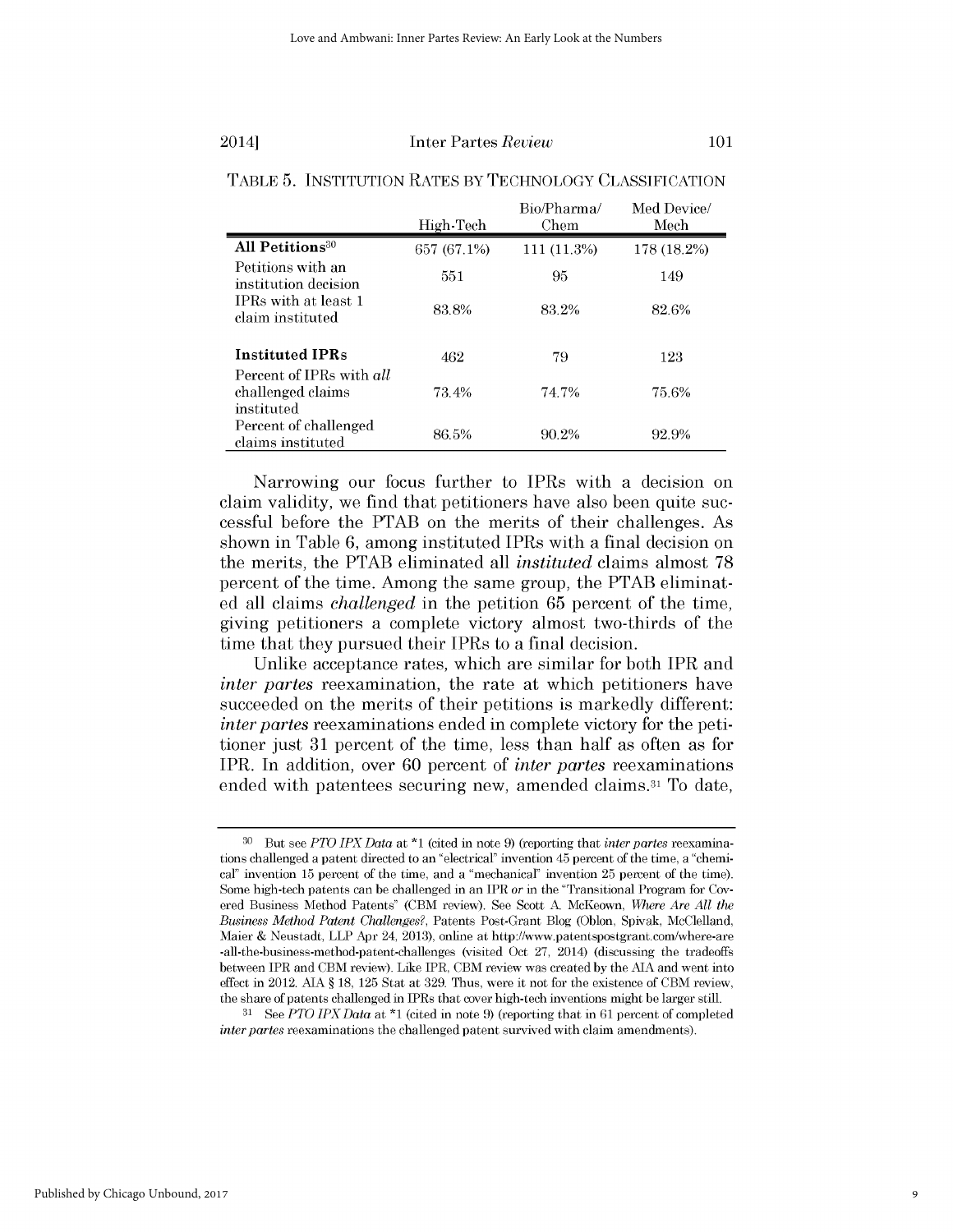## *The University of Chicago Law Review Dialogue* 102 **[81:93**

the PTAB has granted just a single motion to amend-one that was both unopposed and filed **by** the United States itself.32

**TABLE 6. CLAIM-INVALIDATION RATES**

| <b>IPRs with Decision on Merits</b>                   | 160   |
|-------------------------------------------------------|-------|
| All <i>instituted</i> claims invalid or<br>disclaimed | 77.5% |
| All <i>challenged</i> claims invalid or<br>disclaimed | 65.0% |
| Motion to amend granted                               | ባ 62% |

Moreover, as rough as IPR has been for patentees to date, we find that it has been even tougher on NPEs. Table **7** compares petitions challenging patents owned **by** NPEs and productproducing companies. Overall, NPEs are respondents in about 48 percent of IPRs, a percentage that roughly matches the share of patent litigation filed **by** NPEs.33 **By** comparison to challenged patents owned **by** product-producing companies, patents owned **by** NPEs are more likely to be challenged in an IPR that is instituted for at least one claim and, on average, have a higher percentage of challenged claims instituted. That said, in final decisions, **NPE** claims are less likely to be invalidated or disclaimed, a finding that roughly cancels out NPEs' greater per-claim institution rate. Ultimately it would seem that, in the PTAB's estimation to date, NPE-owned patents are more likely than productcompany-owned patents to have suspect claims-but suspect

**<sup>32</sup> See** generally *International Flavors & Fragrances, Inc v Secretary of Agriculture,* Case IPR2013-00124, slip op (PTAB May 20, 2014). See also Scott **A** McKeown, *PTAB Grants First Motion to Amend in IPR,* Patents Post-Grant Blog (Oblon, Spivak, McClelland, Maier **&** Neustadt, LLP May 22, 2014), online at http://www.patentspostgrant.com/ptab-grants-first -motion-to-amend-in-ipr (visited Oct 27, 2014) ("[T]he motion was unopposed, and was essentially a settlement **by** amendment (challenger was satisfied that new claims were no longer a threat and simply walked away).").

**<sup>33</sup>**See Sara Jeruss, Robin Feldman, and Joshua Walker, *The America Invents Act 500: Effects of Patent Monetization Entities on US Litigation, 11* Duke L **&** Tech Rev **357, 375-78** (2012) (finding, in a study of **100** patent suits filed each year from **2007** to 2011, that the percentage attributable to NPEs was roughly 22 percent in **2007, 27** percent in 2008, **33** percent in **2009, 30** percent in 2010, and 40 percent in 2011); Robin Feldman, Tom Ewing, and Sara Jeruss, *The AIA 500 Expanded: The Effects of Patent Monetization Entities,* **17 UCLA J** L **&** Tech **1, 7 (2013)** (expanding a prior study to find that NPEs filed roughly **59** percent of patent suits in 2012). See also Christopher **A.** Cotropia, Jay P. Kesan, and David L. Schwartz, *Unpacking Patent Assertion Entities (PAE's),* **99** Minn L Rev \*25 (forthcoming), online at http://papers.ssrn.com/sol3/papers.cfm?abstract\_id= 2346381 (visited Oct **27,** 2014) (finding that NPEs filed roughly **50** percent of patentinfringement claims in 2010 and 2012).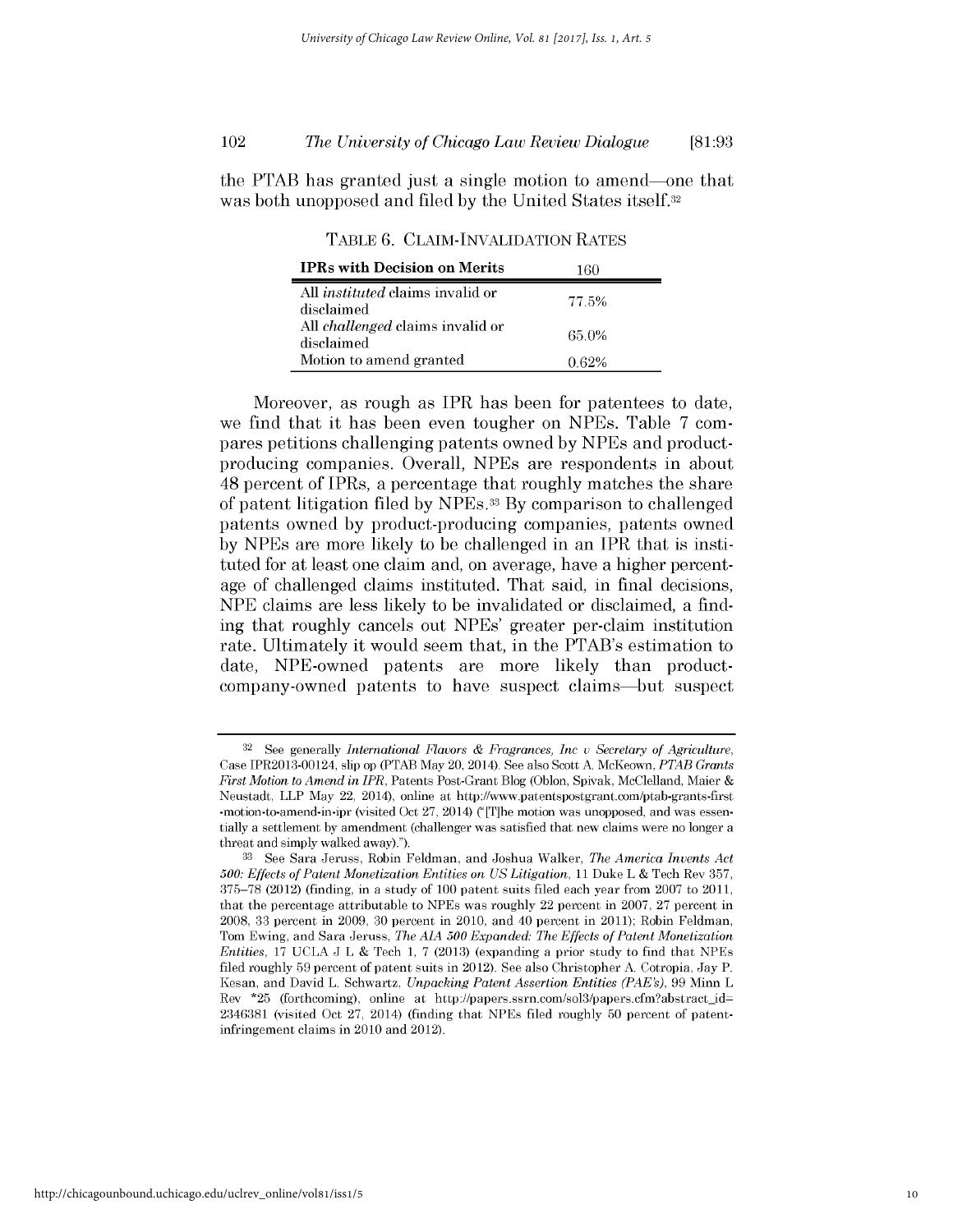claims in both types of patents are roughly equally likely to be deemed invalid.

|                                                                                        | <b>NPEs</b> | Product-<br>Producing<br>Companies |
|----------------------------------------------------------------------------------------|-------------|------------------------------------|
| Share of all IPRs                                                                      | 48.3%       | 51.7%                              |
| Institution rate                                                                       | 88.7%       | $80\%$ *                           |
| Among instituted IPRs, share<br>instituting all challenged claims                      | 77.0%       | 71.1%                              |
| Among instituted IPRs, share of<br>claims instituted                                   | 90.8%       | 86.3%*                             |
| Among IPRs with decision on<br>the merits, share invalidating<br>all instituted claims | 76.2%       | 78.9%                              |
| * $p < 0.01$                                                                           |             |                                    |

TABLE **7.** NPES **VERSUS PRODUCT-PRODUCING COMPANIES**

Finally, turning to petitions pending alongside litigation in federal court, we find that IPR has thus far proven to be a successful means for accused infringers to halt patent suits filed against them. Table **8** shows data for IPRs with parallel litigation. Overall, in **80** percent of IPRs, the challenged patent was also asserted in litigation between the petitioner and respondent. <sup>34</sup>**Of** patent suits proceeding in parallel with an instituted IPR between the same parties, a motion to stay was filed in over **76** percent. Overall, these cases were stayed (at least in part) **82** percent of the time, though rates varied considerably across **dis**tricts. When a motion to stay was filed before claim-construction briefing, cases were stayed even more often: close to 84 percent of the time. Compared to *inter partes* reexamination-for which district courts stayed co-pending litigation about half the time35-petitioning for IPR is much more likely to result in a

<sup>34</sup>**By** comparison, almost **76** percent of *inter partes* reexaminations challenged a litigated patent. See *PTO IPXData at* **\*1** (cited in note **9).**

**<sup>35</sup>**See Eric **J.** Rogers, *Ten Years of* Inter Partes *Patent Reexamination Appeals: An Empirical View,* **29** Santa Clara Comp **&** High Tech L **J 305, 320-21** (2012) (collecting sources and concluding that, overall, "[m]otions to stay patent litigation until the conclusion of a reexam are granted about half of the time," and also that rates varied **by** district with the Northern District of California and the Eastern District of Texas granting motions more and less than average, respectively).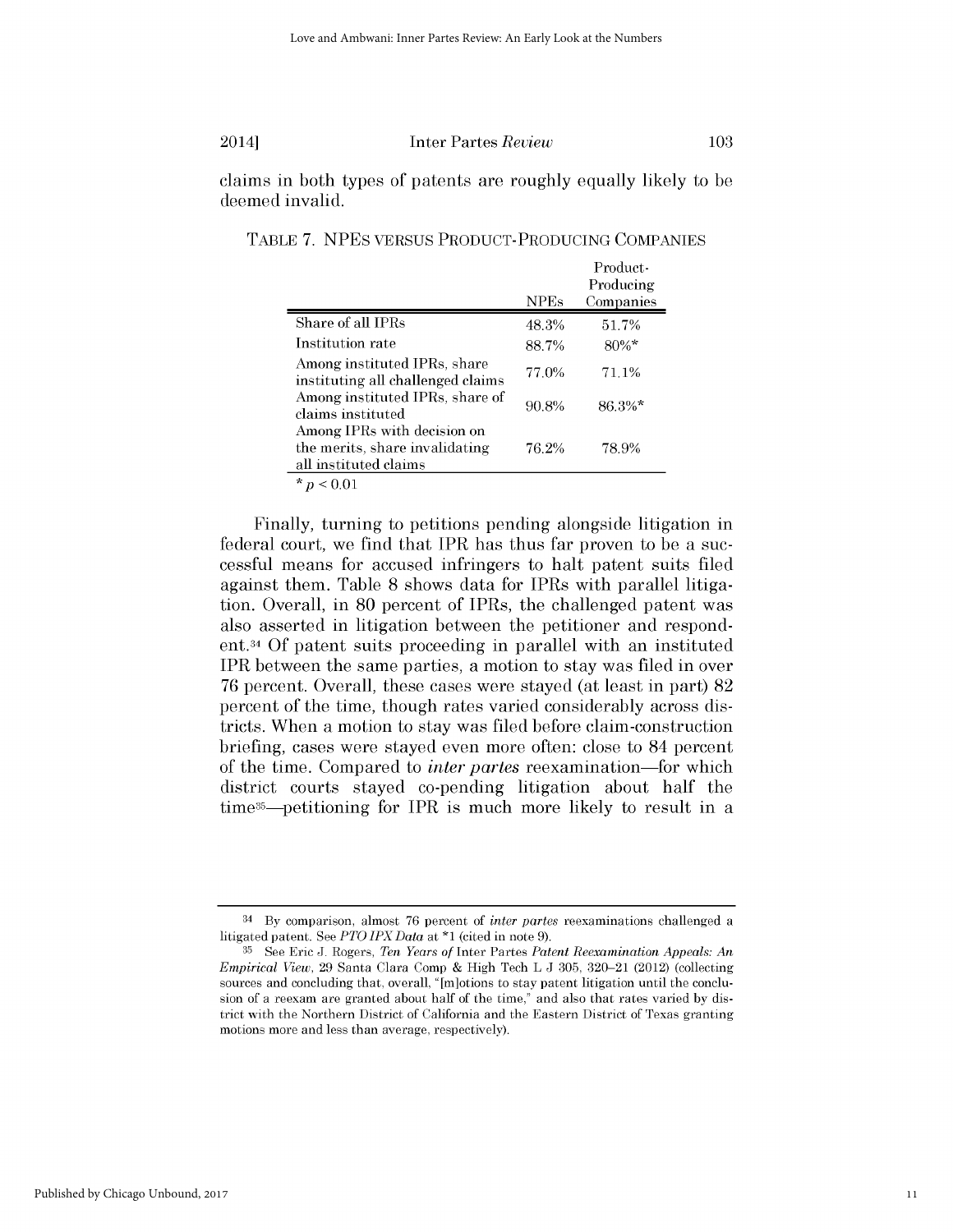#### 104 *The University of Chicago Law Review Dialogue* **[81:93**

stay of litigation and, thereby, to save litigation costs and reduce an NPE's hold-up power. <sup>36</sup>

|                                                                   | Overall | D Del | ND Cal | ED Tex | CD Cal |
|-------------------------------------------------------------------|---------|-------|--------|--------|--------|
| Suits co-pending an<br><i>instituted</i> IPR                      | 249     | 48    | 31     | 32     | 11     |
| With a motion<br>to stay $37$                                     | 190     | 36    | 26     | 19     | 9      |
| With a decided<br>motion to stay <sup>38</sup>                    | 171     | 32    | 25     | 16     | 9      |
| Percent granted <sup>39</sup>                                     | 81.9%   | 81.2% | 80.0%  | 56.2%  | 77.8%  |
| Suits with a decided<br>motion filed before<br>claim-construction | 140     | 24    | 18     | 13     | 8      |
| briefing<br>Percent granted                                       | 83.6%   | 83.3% | 77.8%  | 69.2%  | 87.5%  |

TABLE **8. CO-PENDING LITIGATION STAYS**

In fact, the relative filing dates of IPR petitions and copending patent suits suggest that administratively challenging a patent may also tend to reduce the number of times that the patent will be asserted in the future. Among co-pending suits enforcing a patent challenged in a terminated IPR, roughly **85**

<sup>&</sup>lt;sup>36</sup> Because NPEs do not sell products of their own, they cannot be countersued for infringement and, thus, can impose asymmetrical litigation costs on their opponents. See *Informational Hearing on Patent Assertion Entities before the California Assembly Select Committee on High Technology* (Oct **30, 2013)** (statement of Brian **J.** Love, Assistant Professor of Law, Santa Clara University), online at http://papers.ssrn.com/sol3/papers.cfm ?abstract\_id=2347138 (visited Oct 28, 2014). As a result of this cost differential, NPEs can collect settlements that reflect the cost of defense in addition to the value of the patented invention and strength of the patentee's claims. **If** the cost of defense is large enough, patent litigation may still be lucrative even when the patent in suit is weak and covers technology of little importance. See id.

**<sup>37</sup>** In some suits, parties filed multiple motions to stay. This row reports the number of suits with at least one motion.

**<sup>38</sup>**In most instances, the motion was not ruled on because the case settled or was stayed for a reason unrelated to IPR before the court ruled on the motion. In a small number of ongoing cases, motions to stay remained pending at the time of publication.

**<sup>39</sup>**This row reports the percentage of suits in which at least one motion to stay was granted at least in part. For another description of the variation in grants **by** district, see Wolf Greenfield, *IP Strategy: Stays* **\*9** (presentation to the **AIPLA** Post Grant Committee, June 12, 2014) (on file with authors) (finding, in a sample that includes motions to stay filed prior to institution, a grant rate of **60** percent in the District of Delaware, **83** percent in the Northern District of California, and **58** percent in the Eastern District of Texas).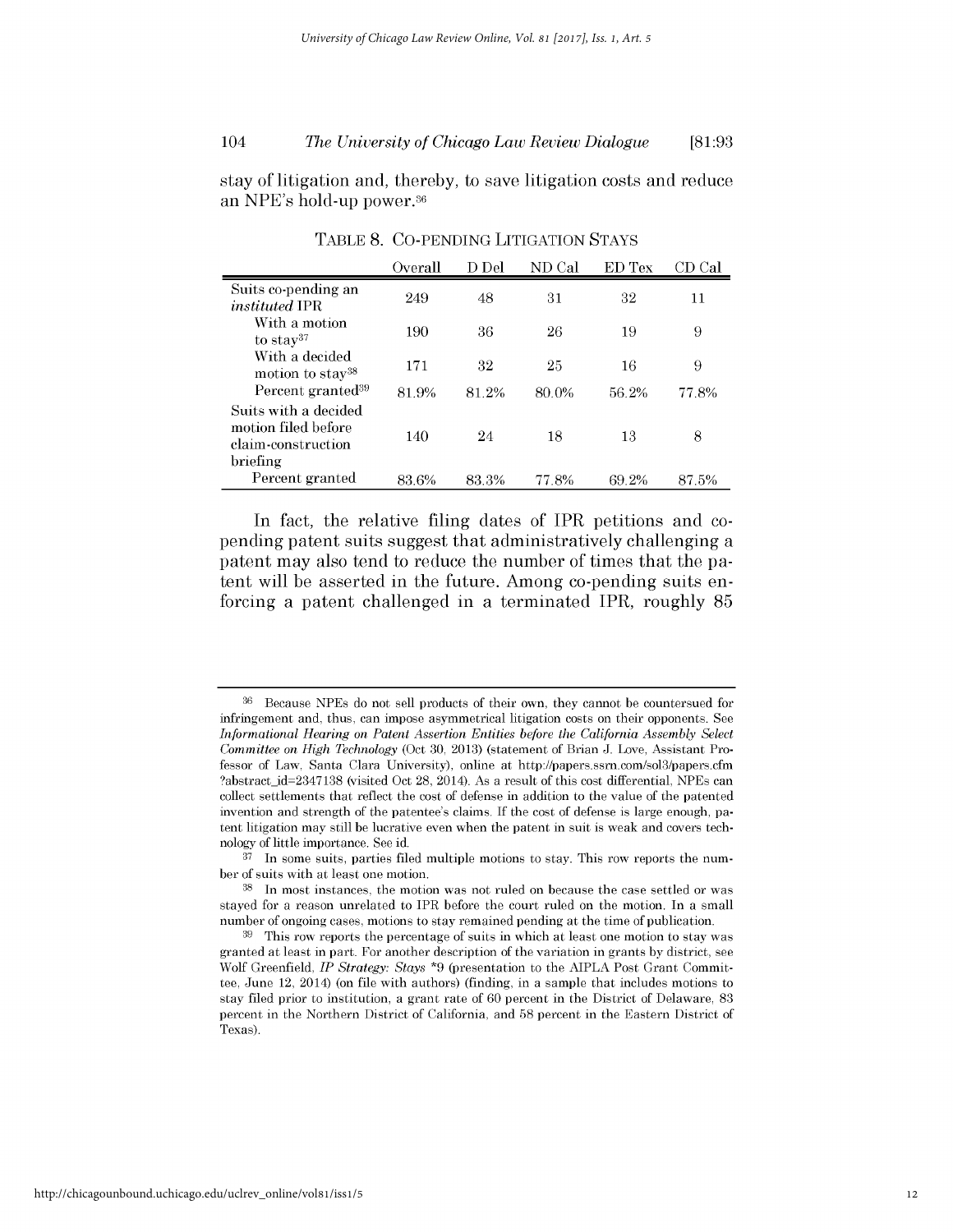percent were filed prior to the IPR petition.40 In addition, over **10** percent of patents challenged in terminated IPRs have, to date, never been asserted in court. In short, IPR does not seem to encourage additional patent litigation and, for a substantial number of patents, it appears to act as a complete substitute for litigation.

That said, it *is still* too early to draw a firm conclusion about IPR's impact on the final outcome of co-pending patent suits between the petitioner and respondent. The vast majority of suits running in parallel with an IPR decided on the merits have themselves not yet terminated. Suits pending with IPRs invalidating claims of the asserted patent largely remain stayed pending appeal of the PTAB's decision to the **US** Court of Appeals for the Federal Circuit, and suits pending with IPRs that were not instituted are largely open and ongoing.41 Thus, the true extent to which IPR simplifies patent litigation remains to be seen.

### **CONCLUSION**

Though it would be premature to make sweeping claims about IPR at this time, so far IPR appears to be a powerful shield for those accused of patent infringement (and those who anticipate that they may soon be). Compared to requests for *inter partes* reexamination, petitions for IPR are currently granted at a similar rate, but once instituted, they result in the elimination of every challenged claim about twice as often, reach a final decision almost twice as quickly, and make accused infringers almost twice as likely to win motions to stay co-pending litigation. In its attempt to create a formidable avenue for administratively challenging issued patents, Congress appears to have hit the mark—but only time will tell for sure.

Published by Chicago Unbound, 2017

**<sup>40</sup>**In suits between the petitioner and respondent, 94 percent of co-pending suits were filed prior to the IPR petition. Among suits between the respondent and third parties, about **80** percent of suits were filed before the IPR petition.

**<sup>41</sup>**Though many final decisions remain pending on appeal, history suggests that the affirmance rate is likely to be high. See Rogers, **29** Santa Clara Comp **&** High Tech L **J** at 342-43 (cited in note **35)** (noting that in nineteen appeals *of inter partes* reexamination to the Federal Circuit, the court dismissed fourteen and affirmed five).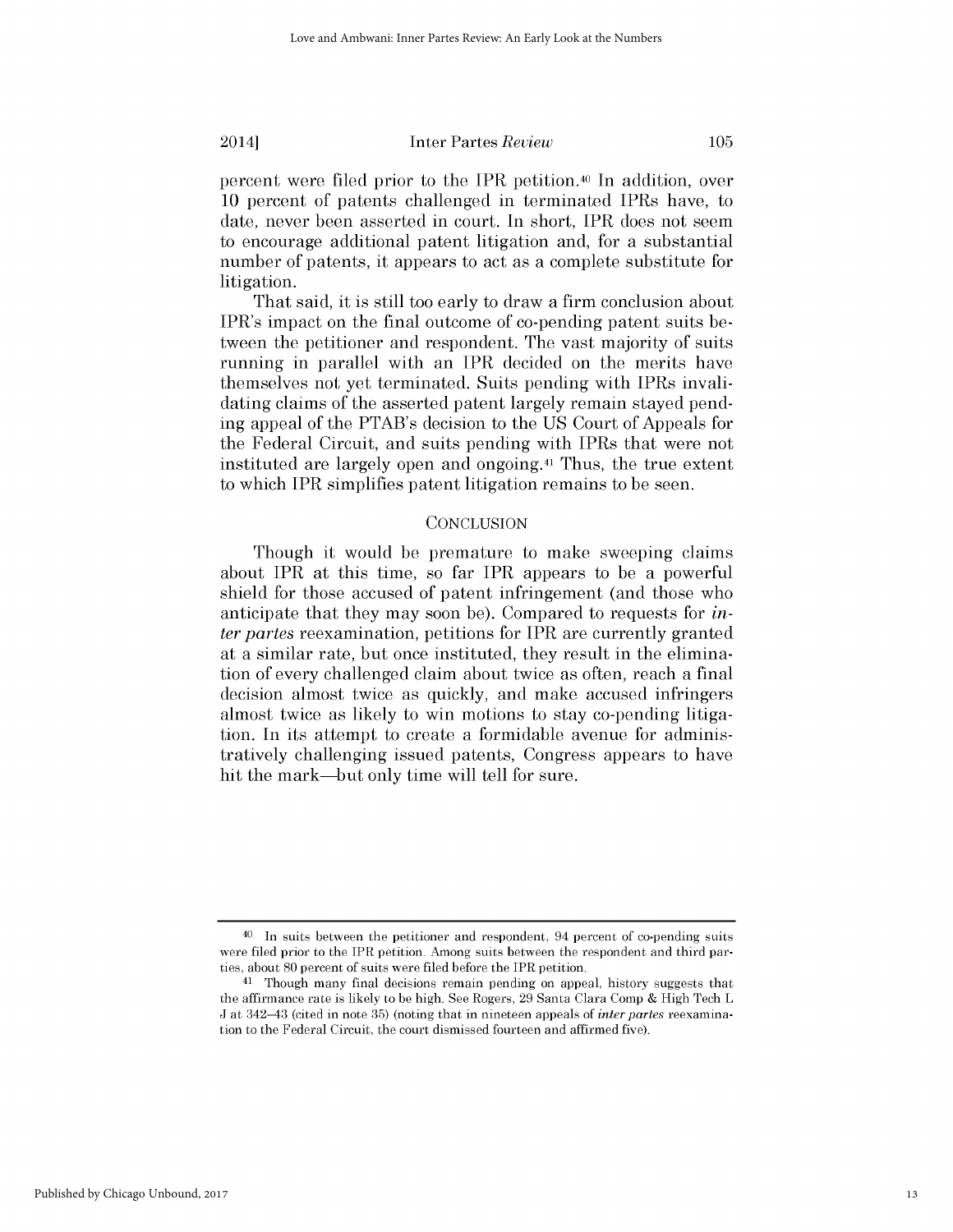|                                                                                             | Overall                 | <b>NPEs</b>            | Companies<br>Producing<br>Product-            | High-Tech              | Bio/Pharma/<br>Chem      | Med Device/<br>Mech    | Other                 |
|---------------------------------------------------------------------------------------------|-------------------------|------------------------|-----------------------------------------------|------------------------|--------------------------|------------------------|-----------------------|
| All IPR <sub>s</sub>                                                                        | 100%<br>(979)           | 48.3%<br>(473)         | 51.7%<br>(506)                                | 67.1%<br>(657)         | 11.3%<br>(111)           | 18.2%<br>(178)         | 3.4%<br>(33)          |
| Institution rate                                                                            | (691/823)<br>84.0%      | (331/373)<br>88.7%     | "860/450)<br>80.0%                            | 462/551)<br>83.8%      | (79/95)<br>83.2%         | 123/149)<br>82.6%      | 96.4%<br>(27/28)      |
| Among instituted IPRs,<br>those instituting all<br>challenged claims                        | $74.0\%$<br>(511/691)   | $77.0\%$<br>(255/331)  | $71.1\%$<br>(256/360)                         | $73.4%$<br>$(339/462)$ | (59/79)<br>$74.7\%$      | (93/123)<br>75.6%      | 74.1%<br>(20/27)      |
| Among instituted IPRs,<br>claims instituted                                                 | (9,769/11,059)<br>88.3% | (4,559/5,020)<br>90.8% | $(5,210/6,039)$ *<br>86.3%                    | (6,339/7,325)<br>86.5% | 1,185/1,313)<br>$90.2\%$ | (1,742/1,875)<br>92.9% | (503/546)<br>$92.1\%$ |
| decision on the merits,<br>those invalidating all<br>Among IPRs with<br>instituted claims   | 77.5%<br>(124/160)      | 76.2%<br>(64/84)       | 78.9%<br>(60/76)                              | $72.0\%$<br>(72/100)   | 87.0%<br>(20/23)         | 93.1%<br>(27/29)       | 62.5%<br>(5/8)        |
| <b>PRs</b> (number of suits<br>co-pending instituted<br>Stay rates in suits<br>with motion) | 81.9%<br>(171)          | $85.5%$<br>$(90)$      | $\begin{array}{c} 77.8\% \\ (81) \end{array}$ | $82.9%$<br>(105)       | 58.3%<br>(12)            | 85.7%<br>(42)          | 83.3%<br>(12)         |
|                                                                                             |                         |                        | p < 0.01                                      |                        |                          |                        |                       |

# APPENDIX **A.** IPR **DATA** By **NPE STATUS AND TECHNOLOGY CLASSIFICATION**